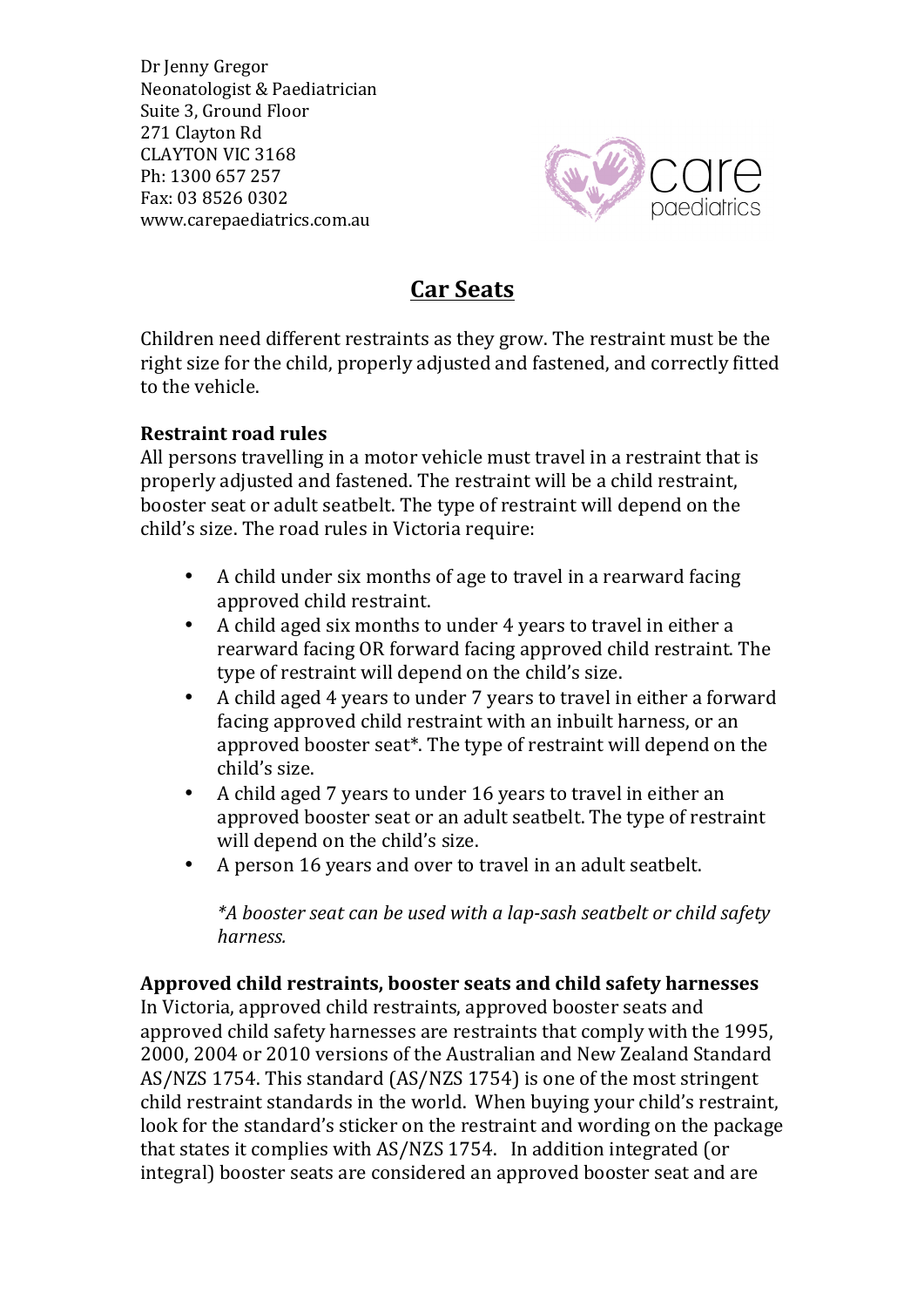Dr Jenny Gregor Neonatologist & Paediatrician Suite 3, Ground Floor 271 Clayton Rd CLAYTON VIC 3168 Ph: 1300 657 257 Fax: 03 8526 0302 www.carepaediatrics.com.au



legal for use by children 4 years and over when travelling in a motor vehicle in Victoria. An integrated booster seat is one that is built into the seat of the car when it is manufactured. The seat can be adjusted to allow an adult or a child 4 years and over to travel in that seat.

### Latest version of AS/NZS 1754

The AS/NZS 1754 standard has been updated over time as laws and the technology of child restraints change. The latest version of the standard was released in 2010 and some restraints that meet this standard are now available for consumers to purchase.

The new features include:

- booster seats that are suitable for children from approximately 4 years to approximately  $6$  to  $8$  years of age (available now)
- an approximate age and shoulder height marking to guide selection of restraint (no longer weight based)
- colour coded seatbelt paths to make installing in a motor vehicle easier
- the introduction of a new type of booster seat for children from approximately 4 years to approximately  $8$  to 10 years of age (available in the future).

### **Choosing the safest restraint for your child**

The Child Restraint Evaluation Program (CREP) gives consumers independent information on the levels of occupant protection from injury in a crash provided by child restraints and the ease with which they can be used correctly. CREP is supported by VicRoads, the RACV and the TAC in Victoria. For further information please visit http://www.crep.com.au

### Fitting a child restraint or booster seat in your vehicle

Always follow the manufacturer's instructions when fitting the child restraint or booster seat to your vehicle. Using a restraint which has been incorrectly fitted, or is not suitable for your child's size, puts your child at a higher risk of serious injury or death in a crash. Some restraints do not fit well in smaller vehicles, or vehicles with seats that have contouring.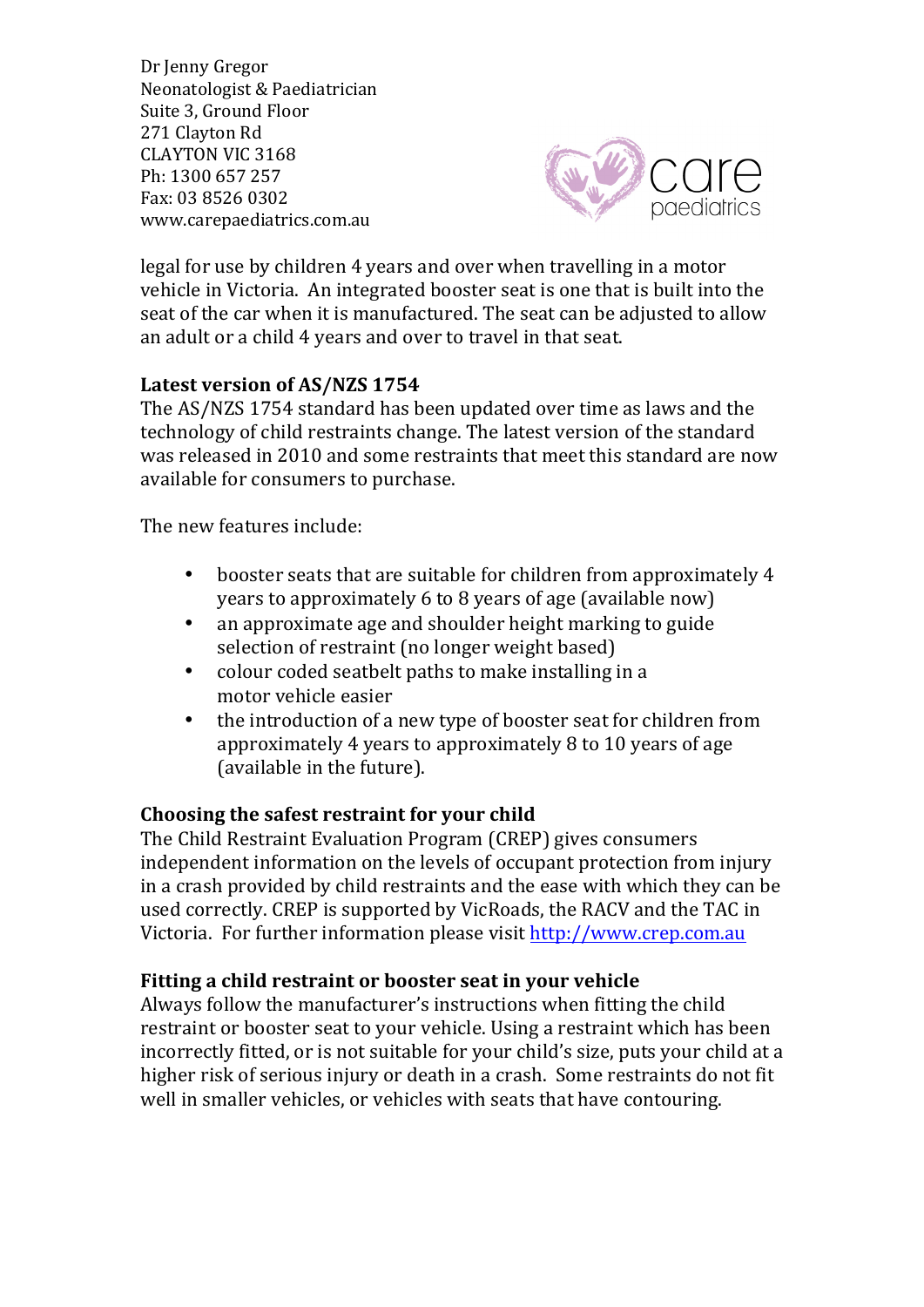Dr Jenny Gregor Neonatologist & Paediatrician Suite 3, Ground Floor 271 Clayton Rd CLAYTON VIC 3168 Ph: 1300 657 257 Fax: 03 8526 0302 www.carepaediatrics.com.au Where possible, try the restraint in your



vehicle before you purchase the restraint. If you need help fitting your restraint please see your local RACV office or visit their website at www.racv.com.au.

### **What about size?**

To protect your child in a crash the restraint must be the right size for your child. To ensure that all children are able to travel in the right size restraint, the road rules allow a child, who is too heavy or tall for the restraint recommended for their age, to use a restraint in the next age category.

Remember to protect your child in a crash:

- the restraint must be the right size for the child
- the restraint must be properly adjusted and fastened, and
- the restraint must be correctly fitted to the vehicle.

Changes to child restraints and booster seats The latest version (2010) of the child restraint standard has introduced the ability to select a restraint based on approximate ages and shoulder height markers on the restraint. Child restraints that comply with the 2010 version of the child restraint standard have no weight limits.

| Rearward facing child<br>restraint (inbuilt harness)           | Two types:<br>1. Suitable for children to approximately 6<br>months                                                                                                                                                               |
|----------------------------------------------------------------|-----------------------------------------------------------------------------------------------------------------------------------------------------------------------------------------------------------------------------------|
| Forward facing child<br>restraint (inbuilt harness)            | Suitable for children approximately 6<br>months to approximately 4 years                                                                                                                                                          |
| Booster seat (additional<br>child safety harness*<br>optional) | Two types:<br>1. Suitable for children approximately 4<br>years to approximately 6 to 8 years<br>(available now)<br>2. Suitable for children approximately 4<br>years to approximately 8 to 10 years<br>(available in the future) |

Child restraints and booster seats with shoulder height markers: